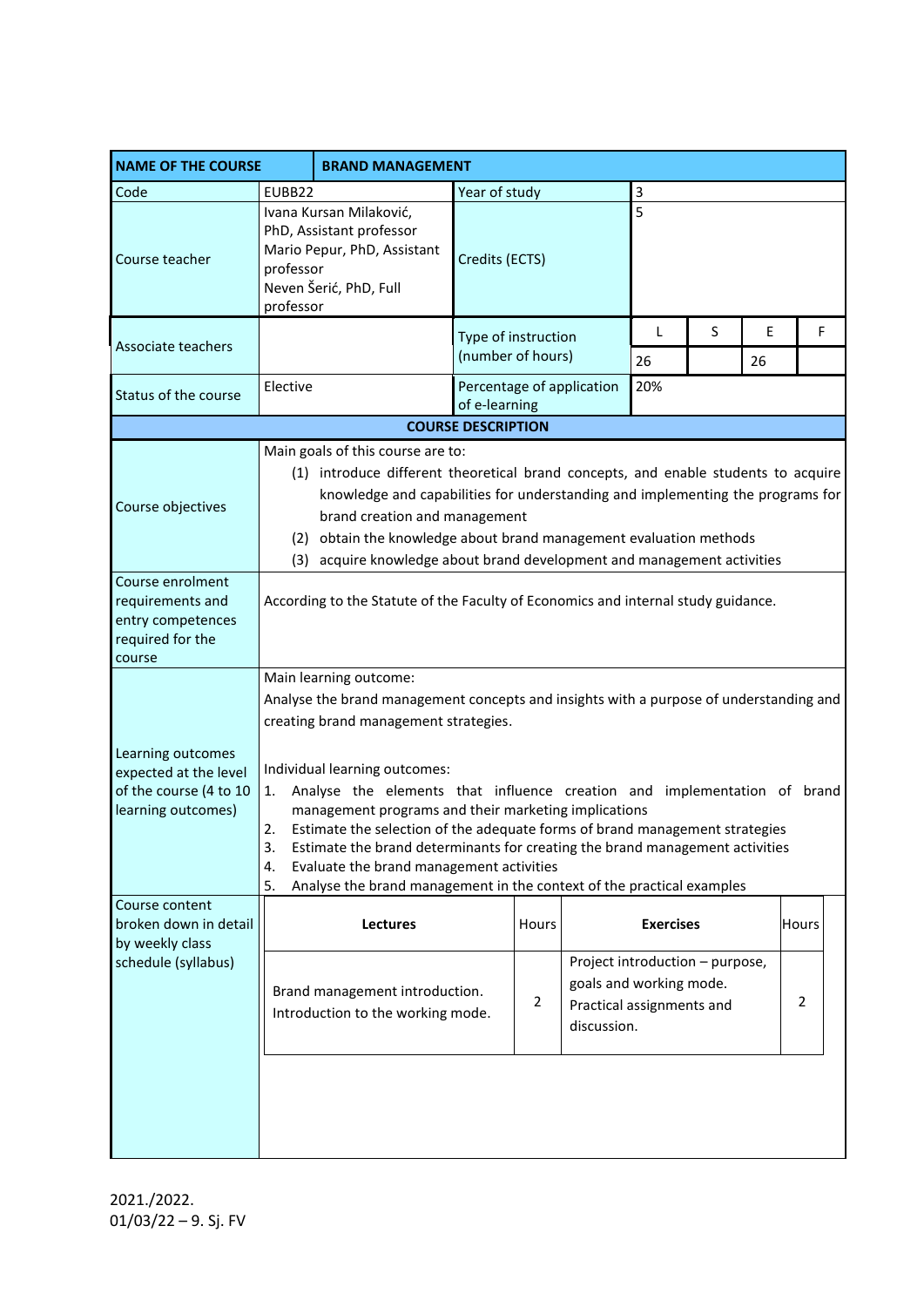| Defining topics and project<br>groups.<br>Brand concept development and<br>$\overline{2}$<br>Brand concept development<br>positioning.<br>and positioning - practical<br>assignments and discussion.<br>Designing and implementing brand<br>Designing and implementing         | 2<br>2         |
|--------------------------------------------------------------------------------------------------------------------------------------------------------------------------------------------------------------------------------------------------------------------------------|----------------|
|                                                                                                                                                                                                                                                                                |                |
|                                                                                                                                                                                                                                                                                |                |
| program (I): identity, image, and<br>brand program (I, II) - practical<br>$\overline{2}$<br>brand personality elements, (II):<br>assignments and discussion.<br>design and strategies                                                                                          |                |
| Brand management and<br>integrated marketing<br>Brand management and integrated<br>$\overline{2}$<br>marketing communication<br>communication - practical<br>assignments and discussion.                                                                                       | 2              |
| Brand value measurement<br>(consumer, market and<br>$\overline{2}$<br>Brand value measurement<br>financial values) - practical<br>assignments and discussion.                                                                                                                  | 2              |
| Brand portfolio management,<br>new products and brand<br>New products, brand extensions,<br>$\overline{2}$<br>brand portfolio<br>extensions - practical<br>assignments and discussion.                                                                                         | 2              |
| Managing the brand life cycle -<br>Managing the brand life cycle<br>$\overline{2}$<br>practical assignments and<br>discussion.                                                                                                                                                 | $\overline{2}$ |
| $\overline{2}$<br>Private labels - practical<br>Private labels<br>assignments and discussion.                                                                                                                                                                                  | 2              |
| B2B brand management -<br>2<br>B2B brand management<br>practical assignments and<br>discussion.                                                                                                                                                                                | 2              |
| Service brand management -<br>Service brand management<br>practical assignments and<br>2<br>discussion.                                                                                                                                                                        | 2              |
| City, country and region brand<br>City, country and region brand<br>$\overline{2}$<br>management - practical<br>management<br>assignments and discussion.                                                                                                                      | 2              |
| Innovative forms of brand<br>management, internet, brand<br>Innovative forms of brand<br>culture and communities -<br>practical assignments and<br>management. Internet. Brand<br>2<br>culture and brand communities.<br>discussion.<br>Student seminar work<br>presentations. | 2              |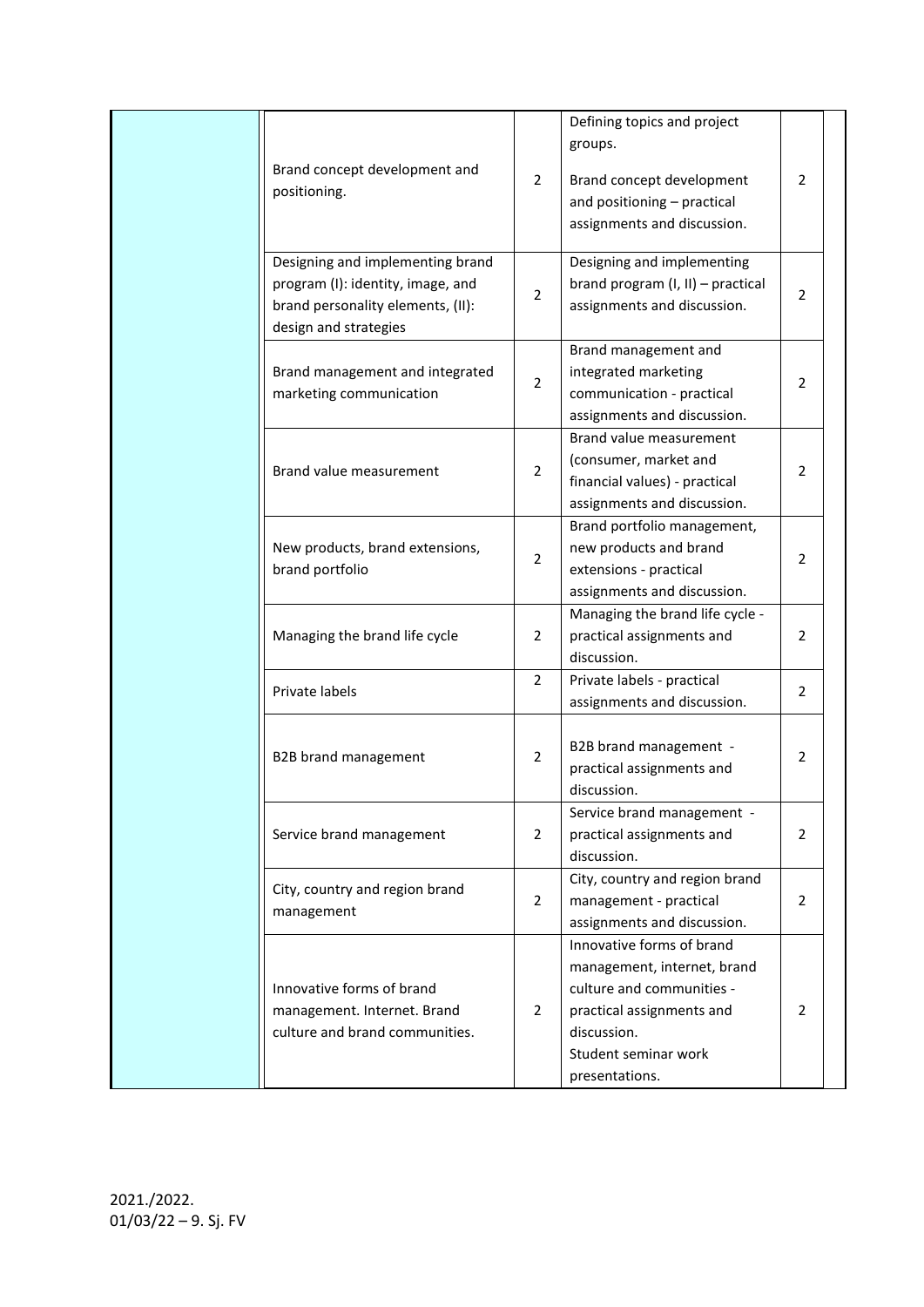|                                                                                                     | Global brands management,<br>Internationalization.                                                                                                                                                                                                                                                                                                                                                                                                                                                                                                                                                                                                                                                                                                                                                                                                                                                                                                                                                                                                                                                                                                                                                                                                                                       |               |               | $\overline{2}$                                                                                                     | Global brands,<br>internationalization - practical<br>assignments and discussion.<br>Student seminar work<br>presentations. |                     |  | 2 |  |
|-----------------------------------------------------------------------------------------------------|------------------------------------------------------------------------------------------------------------------------------------------------------------------------------------------------------------------------------------------------------------------------------------------------------------------------------------------------------------------------------------------------------------------------------------------------------------------------------------------------------------------------------------------------------------------------------------------------------------------------------------------------------------------------------------------------------------------------------------------------------------------------------------------------------------------------------------------------------------------------------------------------------------------------------------------------------------------------------------------------------------------------------------------------------------------------------------------------------------------------------------------------------------------------------------------------------------------------------------------------------------------------------------------|---------------|---------------|--------------------------------------------------------------------------------------------------------------------|-----------------------------------------------------------------------------------------------------------------------------|---------------------|--|---|--|
| Format of instruction                                                                               | ⊠ lectures<br>$\boxtimes$ seminars and workshops<br>$\boxtimes$ exercises<br>$\Box$ on line in entirety<br>$\boxtimes$ partial e-learning<br>$\Box$ field work                                                                                                                                                                                                                                                                                                                                                                                                                                                                                                                                                                                                                                                                                                                                                                                                                                                                                                                                                                                                                                                                                                                           |               |               | $\boxtimes$ individual assignments<br>⊠ multimedia<br>$\Box$ laboratory<br>$\Box$ work with mentor<br>(other)<br>□ |                                                                                                                             |                     |  |   |  |
| Student<br>responsibilities                                                                         | In order to acquire the course signature, student needs to actively participate in classes<br>(presentations, discussions, practical assignments) and to make three evaluation<br>assignments. Active class participation includes class attendance (lectures and exercises) in<br>range from 50 to 70%.                                                                                                                                                                                                                                                                                                                                                                                                                                                                                                                                                                                                                                                                                                                                                                                                                                                                                                                                                                                 |               |               |                                                                                                                    |                                                                                                                             |                     |  |   |  |
| Screening student<br>work (name the                                                                 | Class<br>1.4<br>Research<br>attendance                                                                                                                                                                                                                                                                                                                                                                                                                                                                                                                                                                                                                                                                                                                                                                                                                                                                                                                                                                                                                                                                                                                                                                                                                                                   |               |               | Practical<br>evaluation<br>assignments                                                                             | 0.4                                                                                                                         |                     |  |   |  |
| proportion of ECTS<br>credits for each                                                              | Experimental<br>work                                                                                                                                                                                                                                                                                                                                                                                                                                                                                                                                                                                                                                                                                                                                                                                                                                                                                                                                                                                                                                                                                                                                                                                                                                                                     |               | Report        |                                                                                                                    |                                                                                                                             | Class participation |  |   |  |
| activity so that the<br>total number of ECTS<br>credits is equal to the<br><b>ECTS</b> value of the | Essay                                                                                                                                                                                                                                                                                                                                                                                                                                                                                                                                                                                                                                                                                                                                                                                                                                                                                                                                                                                                                                                                                                                                                                                                                                                                                    |               | Seminar essay | 1.4                                                                                                                |                                                                                                                             | (Other)             |  |   |  |
|                                                                                                     | <b>Tests</b>                                                                                                                                                                                                                                                                                                                                                                                                                                                                                                                                                                                                                                                                                                                                                                                                                                                                                                                                                                                                                                                                                                                                                                                                                                                                             | 1.8           | Oral exam     |                                                                                                                    |                                                                                                                             | (Other)             |  |   |  |
| course)                                                                                             | Written exam                                                                                                                                                                                                                                                                                                                                                                                                                                                                                                                                                                                                                                                                                                                                                                                                                                                                                                                                                                                                                                                                                                                                                                                                                                                                             | option<br>1.8 | Project       |                                                                                                                    |                                                                                                                             | (Other)             |  |   |  |
| Grading and<br>evaluating student<br>work in class and at<br>the final exam                         | The exam comprises of its written part, seminar group work and oral presentation. Professor<br>decides upon the number of students in a group. Group assignment comprises of more parts<br>that will be developed continuously during the semester. Some of these parts will be<br>presented during the exercises.<br>During the semester two preliminary exams (tests) will be organised. The prerequisite to<br>take the second preliminary exam is the positively graded first preliminary exam. The final<br>grade will be based on the I. and II. preliminary exams' grades, as well as on the seminar<br>work grade in a range of 30%:30%:40%, whereby the seminar work carries 30% and its<br>presentation 10%. Students who pass both preliminary exams (tests) do not need to take the<br>final written exam.<br>The exam is considered passed if the student:<br>achieved passing grade from written tests (minimally 50% per each test)<br>actively participated in assignments, discussions and presentations<br>completed the seminar project at the end of the semester that was positively<br>graded.<br>Grading system (%) for the written exams is the following:<br>$0 - 49$<br>insufficient (1)<br>sufficient (2)<br>50-65<br>66-75<br>good(3)<br>76-85 very good (4) |               |               |                                                                                                                    |                                                                                                                             |                     |  |   |  |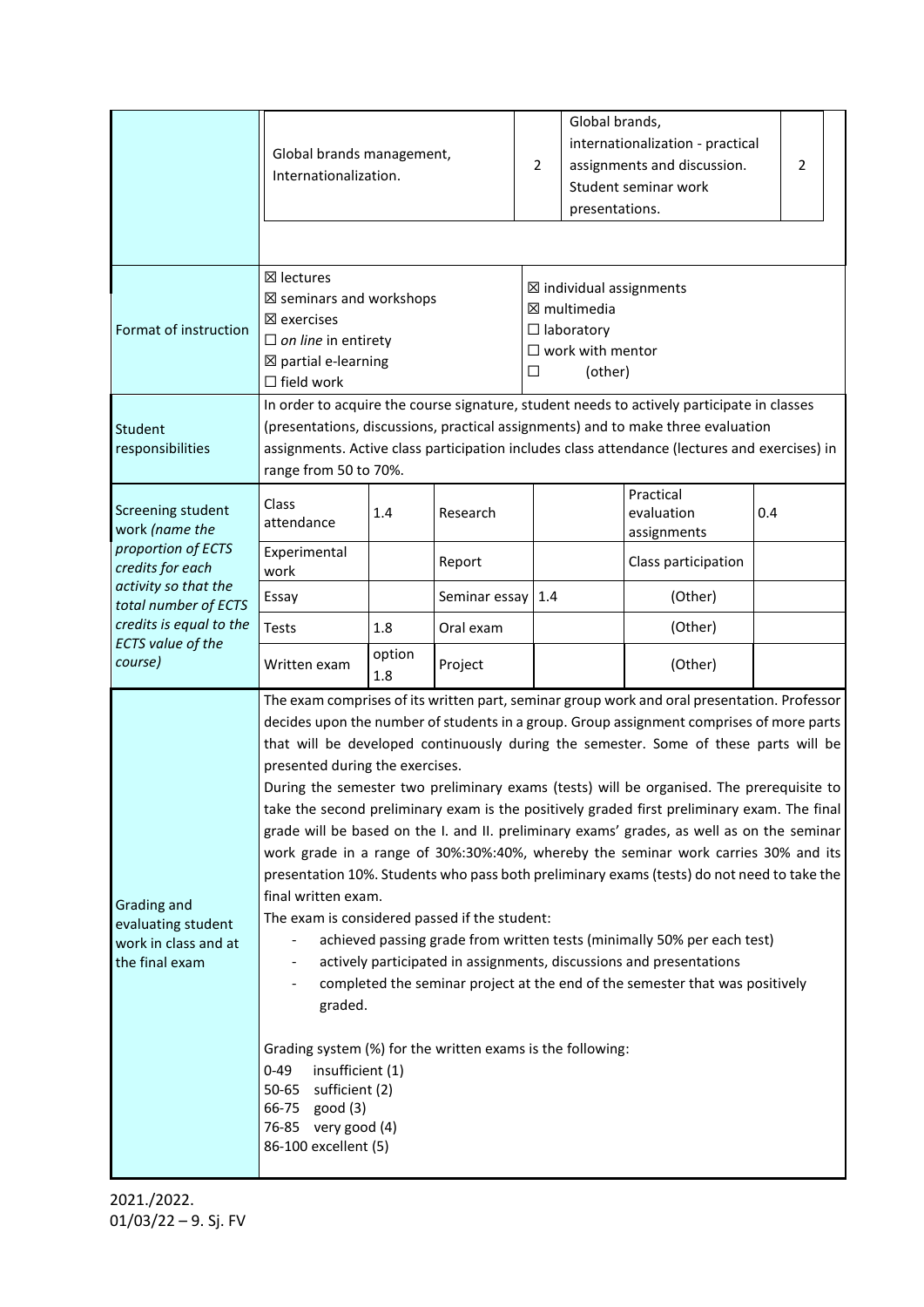|                                                                                    | * Students who pass both preliminary exams (tests) do not need to take the final written                                                                                                                                                                                                                                                                                                                                                                                                                                                                                                                                                                                                                                                                                                                                                                                                                                                                                                                                                                                                                                                                                                                                                                                                                                                                                                                                                                                                                                                                                                                                                                                                                                                                                                                                                                                                                                                                                                                               |                                              |                                        |  |  |  |  |
|------------------------------------------------------------------------------------|------------------------------------------------------------------------------------------------------------------------------------------------------------------------------------------------------------------------------------------------------------------------------------------------------------------------------------------------------------------------------------------------------------------------------------------------------------------------------------------------------------------------------------------------------------------------------------------------------------------------------------------------------------------------------------------------------------------------------------------------------------------------------------------------------------------------------------------------------------------------------------------------------------------------------------------------------------------------------------------------------------------------------------------------------------------------------------------------------------------------------------------------------------------------------------------------------------------------------------------------------------------------------------------------------------------------------------------------------------------------------------------------------------------------------------------------------------------------------------------------------------------------------------------------------------------------------------------------------------------------------------------------------------------------------------------------------------------------------------------------------------------------------------------------------------------------------------------------------------------------------------------------------------------------------------------------------------------------------------------------------------------------|----------------------------------------------|----------------------------------------|--|--|--|--|
|                                                                                    | exam. If the students do not pass the tests they need to take the final written exam. Students                                                                                                                                                                                                                                                                                                                                                                                                                                                                                                                                                                                                                                                                                                                                                                                                                                                                                                                                                                                                                                                                                                                                                                                                                                                                                                                                                                                                                                                                                                                                                                                                                                                                                                                                                                                                                                                                                                                         |                                              |                                        |  |  |  |  |
|                                                                                    | who are not satisfied with the final course grade can take the oral exam.                                                                                                                                                                                                                                                                                                                                                                                                                                                                                                                                                                                                                                                                                                                                                                                                                                                                                                                                                                                                                                                                                                                                                                                                                                                                                                                                                                                                                                                                                                                                                                                                                                                                                                                                                                                                                                                                                                                                              |                                              |                                        |  |  |  |  |
|                                                                                    |                                                                                                                                                                                                                                                                                                                                                                                                                                                                                                                                                                                                                                                                                                                                                                                                                                                                                                                                                                                                                                                                                                                                                                                                                                                                                                                                                                                                                                                                                                                                                                                                                                                                                                                                                                                                                                                                                                                                                                                                                        |                                              |                                        |  |  |  |  |
|                                                                                    | <b>Title</b>                                                                                                                                                                                                                                                                                                                                                                                                                                                                                                                                                                                                                                                                                                                                                                                                                                                                                                                                                                                                                                                                                                                                                                                                                                                                                                                                                                                                                                                                                                                                                                                                                                                                                                                                                                                                                                                                                                                                                                                                           | <b>Number of</b><br>copies in the<br>library | <b>Availability via</b><br>other media |  |  |  |  |
| <b>Required literature</b><br>(available in the<br>library and via other<br>media) | Keller, K. L., Swaminathan, V., Parameswaran, A.M.G.,<br>Jacob, I.C. (2020). Strategic brand management: building,<br>measuring, and managing brand equity, Pearson<br>Education.                                                                                                                                                                                                                                                                                                                                                                                                                                                                                                                                                                                                                                                                                                                                                                                                                                                                                                                                                                                                                                                                                                                                                                                                                                                                                                                                                                                                                                                                                                                                                                                                                                                                                                                                                                                                                                      |                                              | yes                                    |  |  |  |  |
|                                                                                    | Materials provided during the lectures                                                                                                                                                                                                                                                                                                                                                                                                                                                                                                                                                                                                                                                                                                                                                                                                                                                                                                                                                                                                                                                                                                                                                                                                                                                                                                                                                                                                                                                                                                                                                                                                                                                                                                                                                                                                                                                                                                                                                                                 |                                              | yes                                    |  |  |  |  |
| Optional literature (at<br>the time of<br>submission of study<br>program proposal) | Lalaounis, S. T. (2021). Strategic brand management and development. Creating and<br>marketing successful brands, Routledge.<br>Chernev, A. (2020). Strategic Brand Management, Cerebellum Press.<br>Beverland, M. (2018). Brand management. Co-creating meaningful brands, Sage<br>Publications.<br>De Chernatony, L., McDonald, M., Wallace, E. (2011). Creating Powerful Brands, 4th ed.,<br>Butterworth-Heinemann, Elsevier, Oxford<br>Jakšić Stojanović, A., Šerić, N. (2018), The Montenegrin Lighhouses as Destination Icons,<br>University Mediterranean Podgorica Montenegro ISBN 978-9940-514-56-3<br>Kursan Milaković, I., Anić, I. D., Mihić, M. (2020). Drivers and Consequences of Word of<br>Mouth Communication from the Senders' and Receivers' Perspectives: The Evidence from<br>Adult<br>Population // Ekonomska istraživanja, 33,<br>1667-1684<br>the<br>Croatian<br>1,<br>doi:10.1080/1331677X.2020.1756373<br>Janković, M., Jakšić Stojanović, A., Vukilić, B., Šerić, N., Ibrahimi, A. (2019), Branding of<br>protected areas and National Parks: A case study of Montenegro, African Journal of<br>Hospitality, Tourism and Leisure Volume 8 (2) - (2019), ISSN: 2223-814X, pp. 1-9<br>Jakšić Stojanović, A., Šerić, N. (2018), Brand Identity of Montenegro through Verbal and<br>Visual Elements of its Logo, Journal of Marketing Development and Competitiveness Vol 12<br>No 4, 2018, ISSN 2155-2843, pp. 134-144<br>Veloutsou, C., & Guzman, F. (2017). The evolution of brand management thinking over the<br>last 25 years as recorded in the Journal of Product and Brand Management. Journal of<br><b>Product &amp; Brand Management</b><br>Journal of Brand Management - articles (https://link.springer.com/journal/41262/volumes-<br>and-issues)<br>Journal of Product & Brand Management - articles<br>(https://www.emeraldgrouppublishing.com/journal/jpbm)<br>Thematic videos from Youtube.com i TED channels<br>Case studies and assignments developed/prepared by professor |                                              |                                        |  |  |  |  |
| Quality assurance<br>methods that ensure<br>the acquisition of exit<br>competences | Evaluation of student obligations' fulfilment (course teacher)<br>Teaching supervision (vice dean for education)<br>Studying successfulness analysis (vice dean for education)<br>Student survey regarding the quality of teacher(s) and teaching for every course<br>(UNIST, Quality improvement centre)                                                                                                                                                                                                                                                                                                                                                                                                                                                                                                                                                                                                                                                                                                                                                                                                                                                                                                                                                                                                                                                                                                                                                                                                                                                                                                                                                                                                                                                                                                                                                                                                                                                                                                              |                                              |                                        |  |  |  |  |